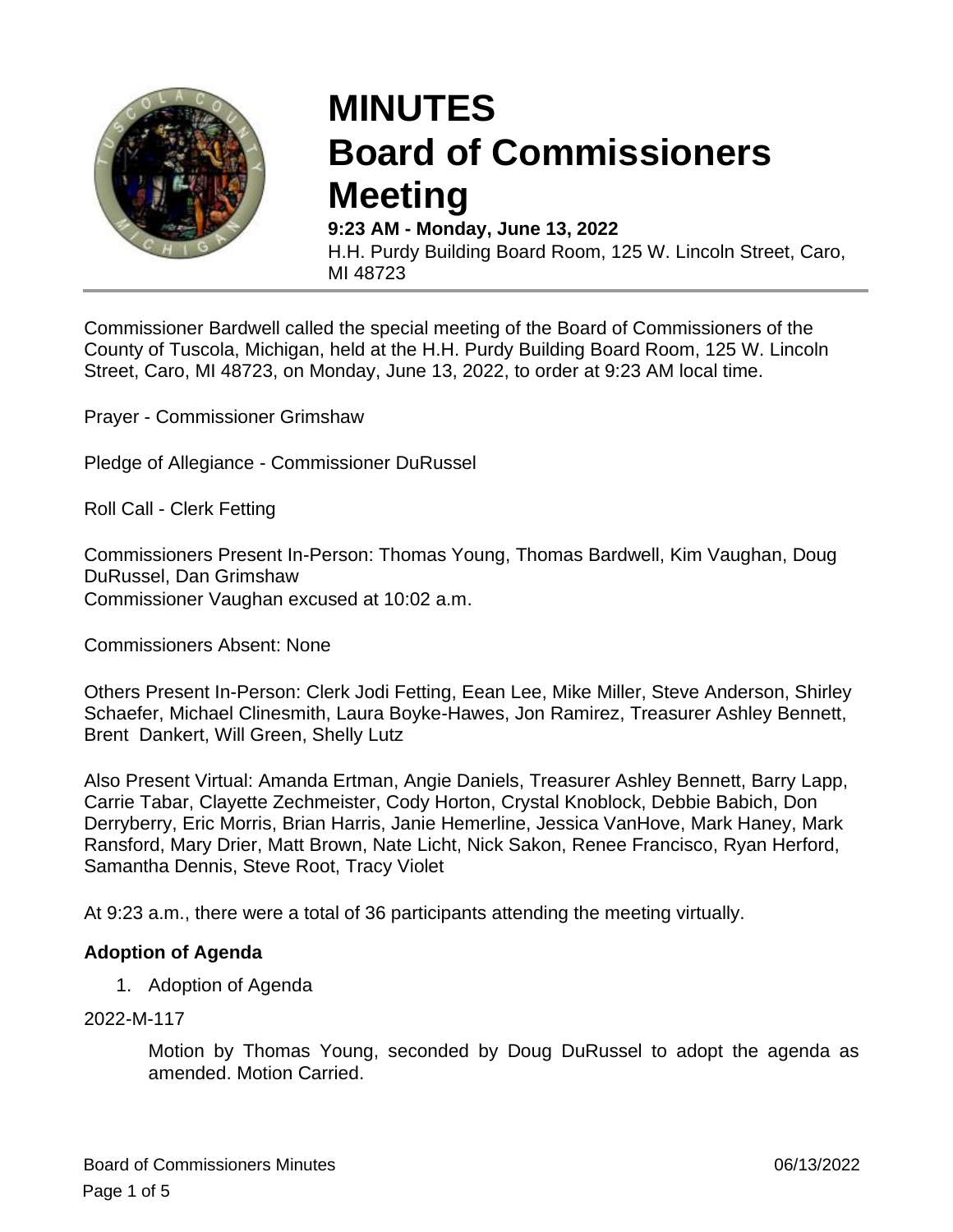## **Action on Previous Meeting Minutes**

None

# **Brief Public Comment Period for Agenda Items Only**

-Michael Clinesmith spoke in opposition of the Board adopting Juneteenth as a holiday. -Shirley Schaefer spoke in opposition of the Board adopting Juneteenth as a holiday.

#### **Consent Agenda**

None

## **New Business**

1. Juneteenth Holiday -

Board discussed the option of closing the county in recognition of the Juneteenth federal holiday as the State Court Administrative Office (SCAO) has issued an order that courts will be closed. Board discussed options.

#### 2022-M-118 - Rescinded

Motion by Doug DuRussel, seconded by Dan Grimshaw that the County declines to add Juneteenth as an additional holiday for County employees at this time.

- Yes: Thomas Young, Doug DuRussel, and Dan Grimshaw
- No: Thomas Bardwell and Kim Vaughan

Motion Carried. Motion Rescinded on June 16, 2022 per 2022-M-129

Board has directed Eric Morris to provide an opinion on if an Elected Official can close their respective office without bringing the matter in front of the Board.

Commissioner Vaughan excused at 10:02 a.m.

#### 2022-M-118

Motion by Thomas Young, seconded by Dan Grimshaw that on April 23, 2023, the Board revisit the Juneteenth holiday. Motion Carried.

#### **Old Business**

1. PSB PROPERTY, LLC Lease at 171 North State Street, Caro -

Eric Morris reported that the lease is close to being agreed upon between both parties. Matter to be on Thursday's agenda.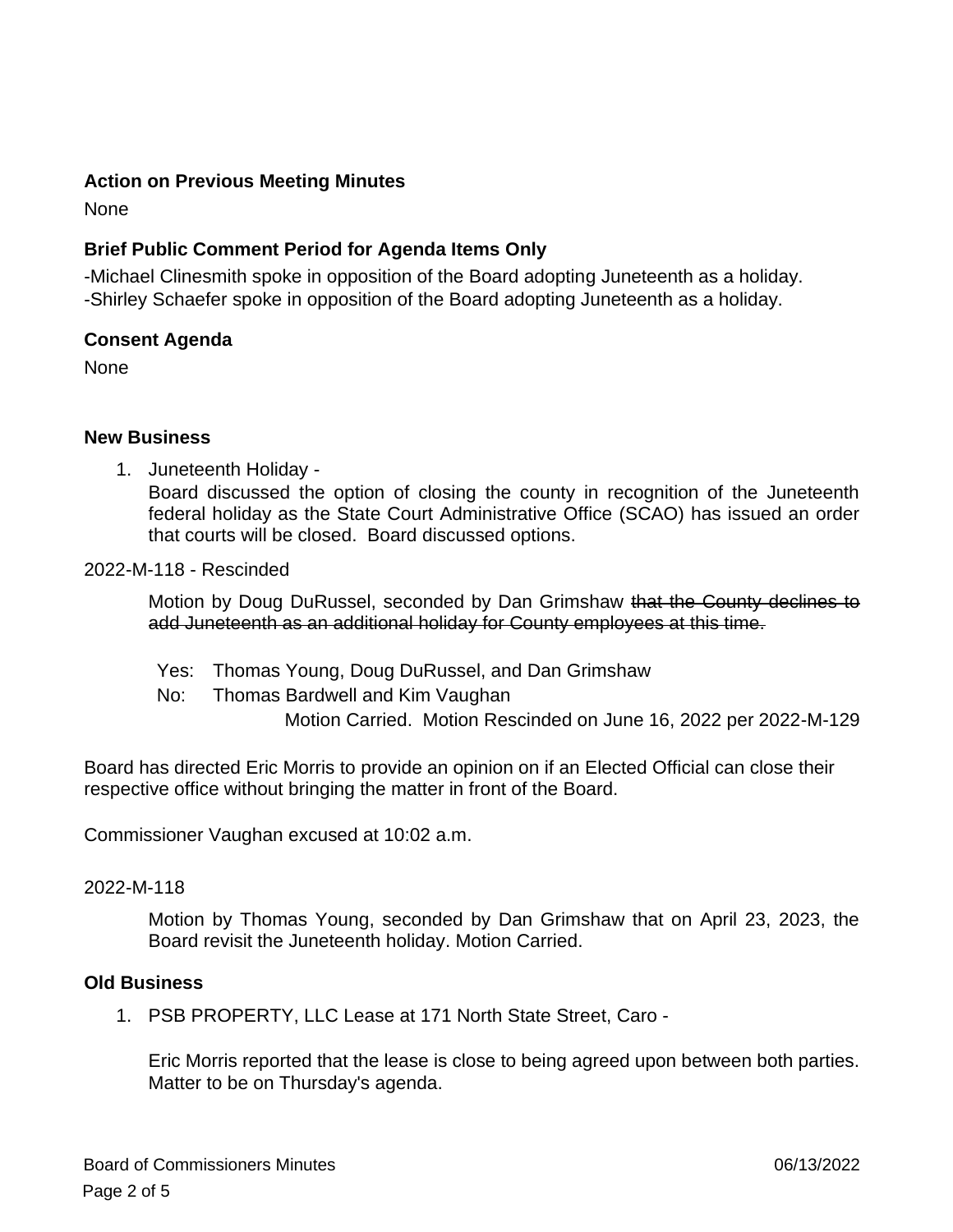#### **Correspondence/Resolutions**

None

#### **Commissioner Liaison Committee Reports**

#### *Young*

None

Board of Public Works County Road Commission Liaison Dispatch Authority Board Genesee Shiawassee Thumb Works Great Start Collaborative Human Services Collaborative Council (HSCC) Jail Planning Committee MAC Agricultural/Tourism Committee Region VII Economic Development Planning Saginaw Bay Coastal Initiative Senior Services Advisory Council Tuscola 2020 Local Units of Government Activity Report

#### *Bardwell*

None

Behavioral Health Systems Board Caro DDA/TIFA Economic Development Corp/Brownfield Redevelopment MAC 7th District MAC Workers Comp Board MAC Finance Committee TRIAD Local Units of Government Activity Report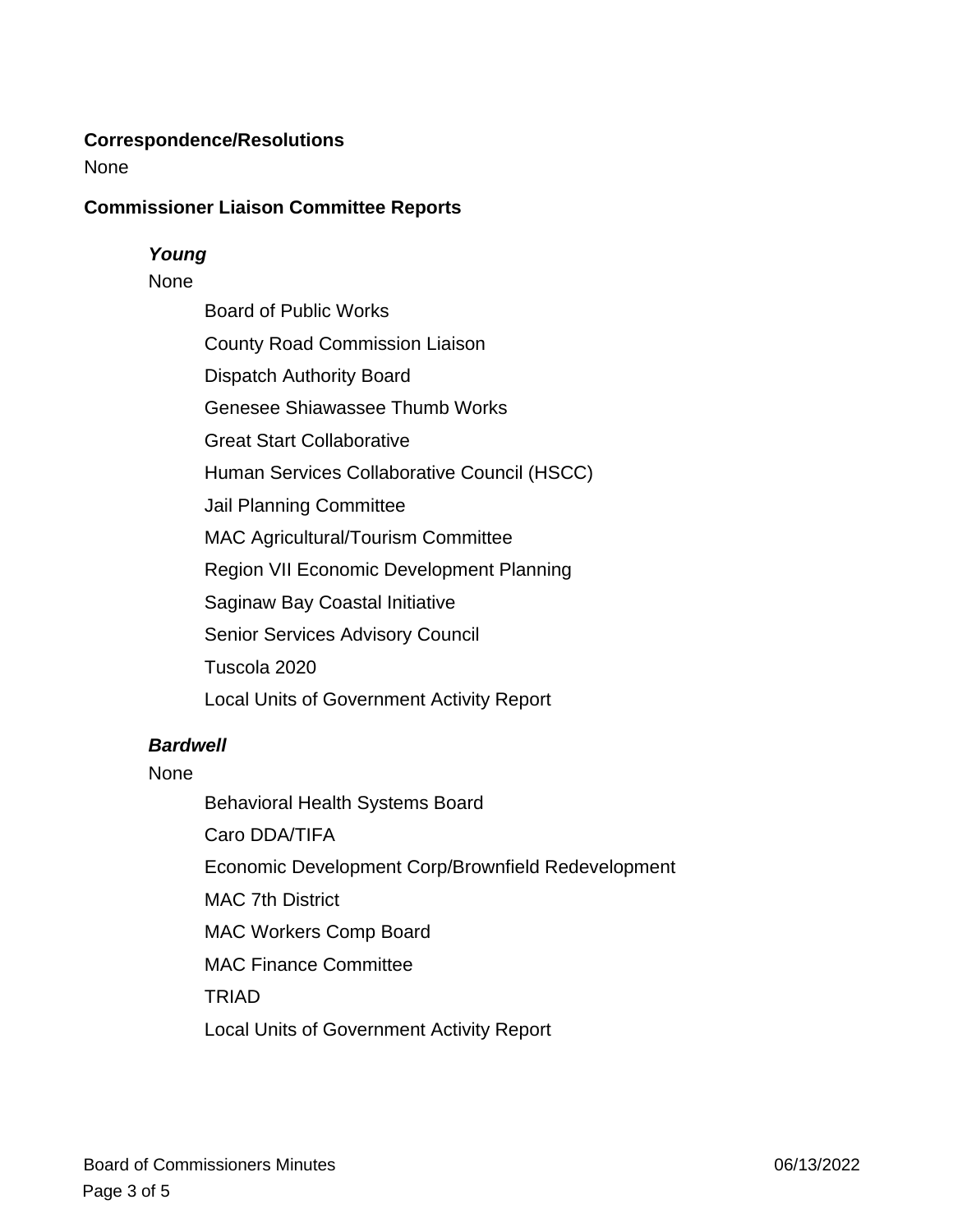## *Vaughan*

## None

Board of Health

County Planning Commission

Economic Development Corp/Brownfield Redevelopment

MAC Environmental Regulatory

Mid-Michigan Mosquito Control Advisory Committee

NACO-Energy, Environment & Land Use

Parks and Recreation Commission

Tuscola County Fair Board Liaison

Local Units of Government Activity Report

# *DuRussel*

None

Board of Health Community Corrections Advisory Board Department of Human Services/Medical Care Facility Liaison Genesee Shiawassee Thumb Works Local Emergency Planning Committee (LEPC) MAC Judiciary Committee MEMS All Hazard Local Units of Government Activity Report

# *Grimshaw*

None

Behavioral Health Systems Board Recycling Advisory Jail Planning Committee MI Renewable Energy Coalition (MREC) Local Units of Government

# **Other Business as Necessary**

None